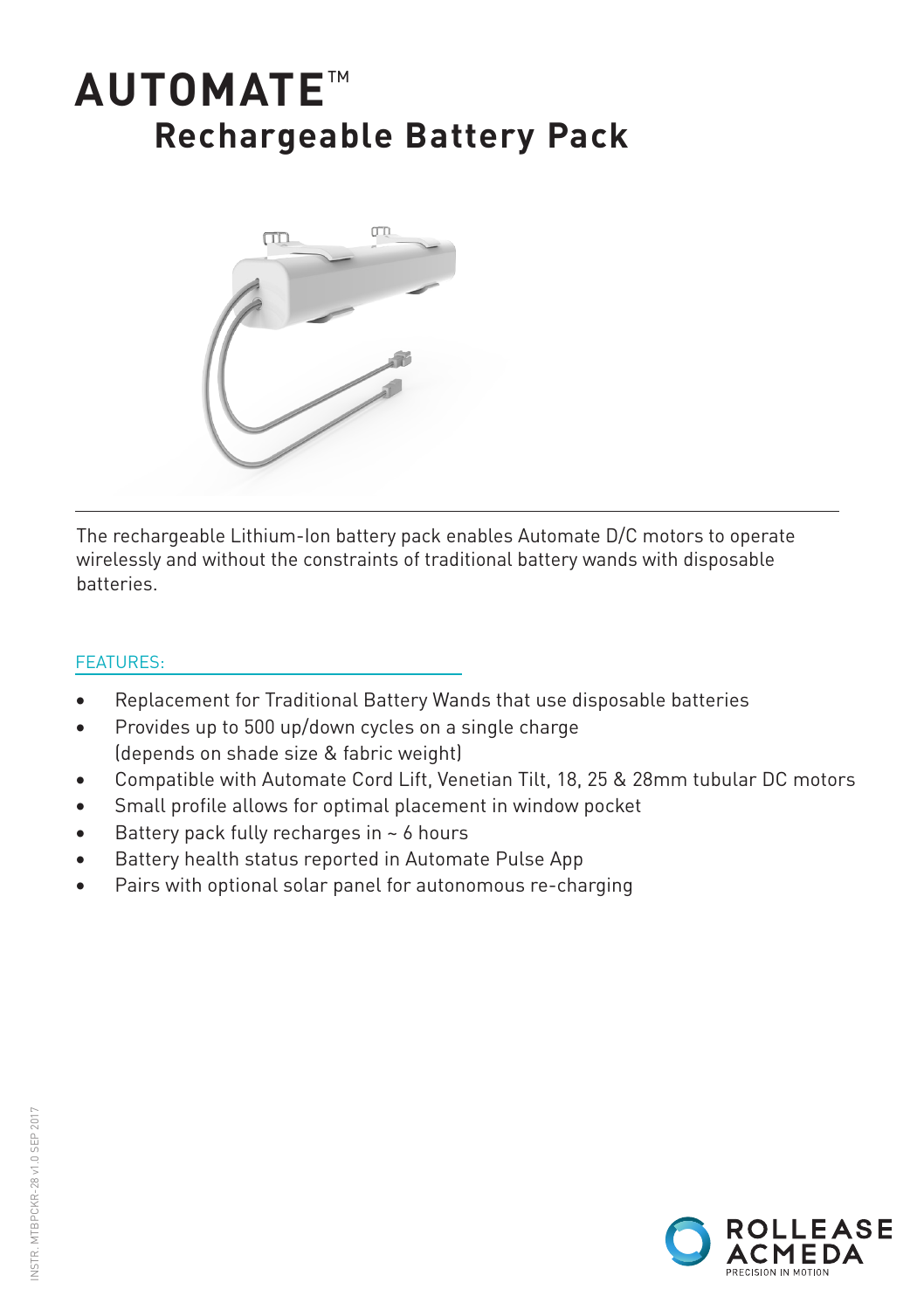## **WARNING: Important safety instructions to be read before installation.**

Incorrect installation can lead to serious injury and will void manufacturer's liability and warranty.



## **CAUTION**

- Do not expose to moisture or extreme temperatures.
- Do not allow children to play with this device.
- Use or modification outside the scope of this instruction manual will void warranty.
- Installation to be performed by a suitably qualified installer.
- For use with DC powered Cord Lift, Tilt and tubular motors.
- Ensure correct crown and drive adaptors are used for the intended system.
- Use only Rollease Acmeda hardware.
- Before installation, remove any unnecessary cords and disable any equipment not needed for powered operation.
- Do not expose the battery to water or install in humid or damp environments.
- Do not drill into battery body.
- The routing of cable through walls shall be protected by isolating bushings or grommets.
- Ensure cables are clear and protected from moving parts.
- Do not use if any cables are damaged

## **Important safety instructions to be read prior to operation.**

- It is important for the safety of persons to follow the enclosed instructions. Save these instructions for future reference.
- Persons (including children) with reduced physical, sensory or mental capabilities, or lack of experience and knowledge should not be allowed to use this product.
- Keep battery away from acid, alkali, heat & fire.





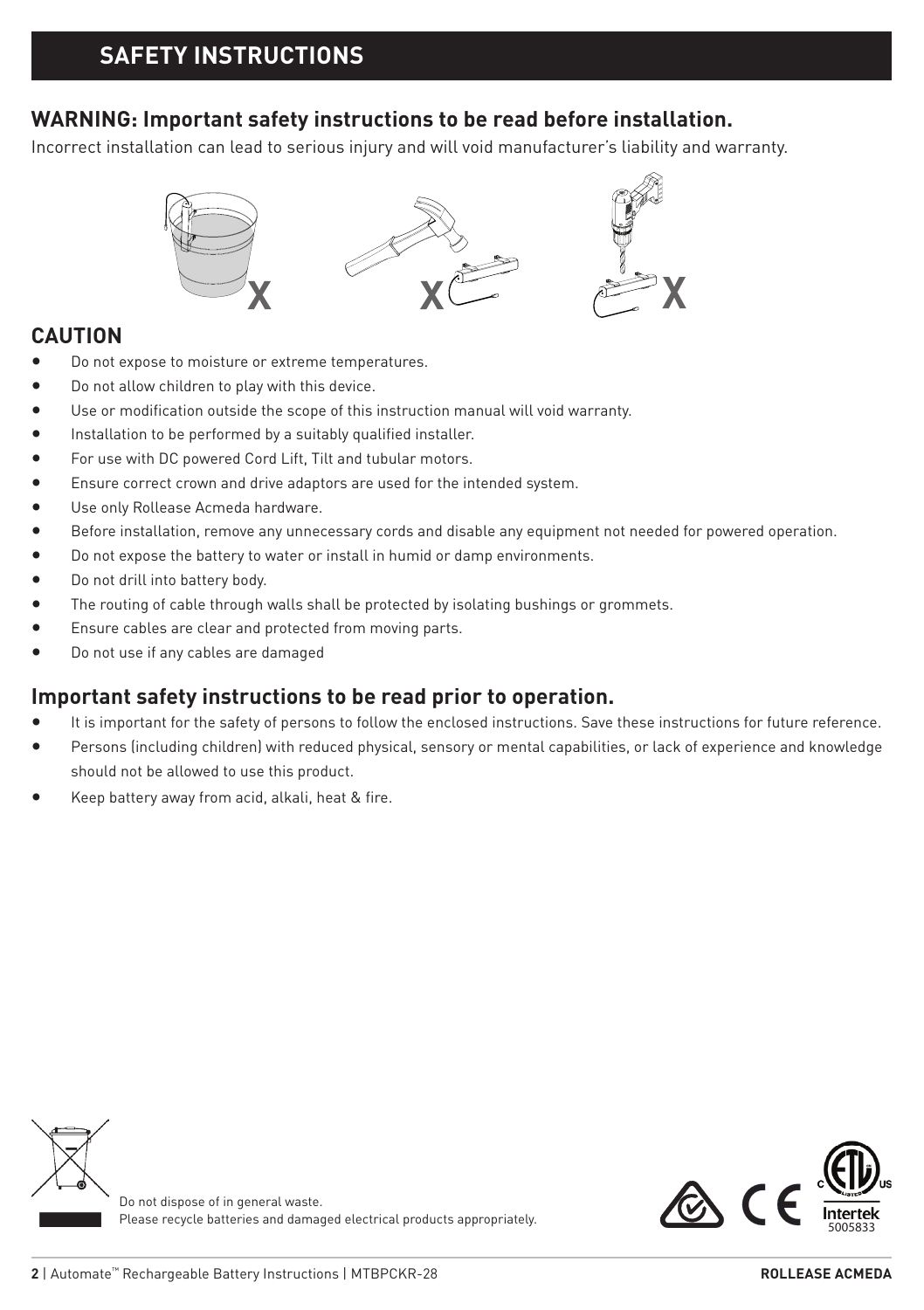## **1 INSTALLATION**

## **1.1 Charging**

Charging uses the 2 pin locking "SMR" style connector.



Rechargeable Battery Pack must be fully charged prior to first use to prolong battery lifespan.

- **Step 1.** Connect the Rechargeable Battery Pack to the Rollease Acmeda charger. Part #: MTDCB-CHARGE
- **Step 2.** Charge for 6 hours.
- Step 3. Install as required.

See Section 1.2 Attachment Methods

## **1.2 Attachment Methods**



**Charging Cable**





Do not install Rechargeable Battery Pack where it will be exposed to direct sun light.